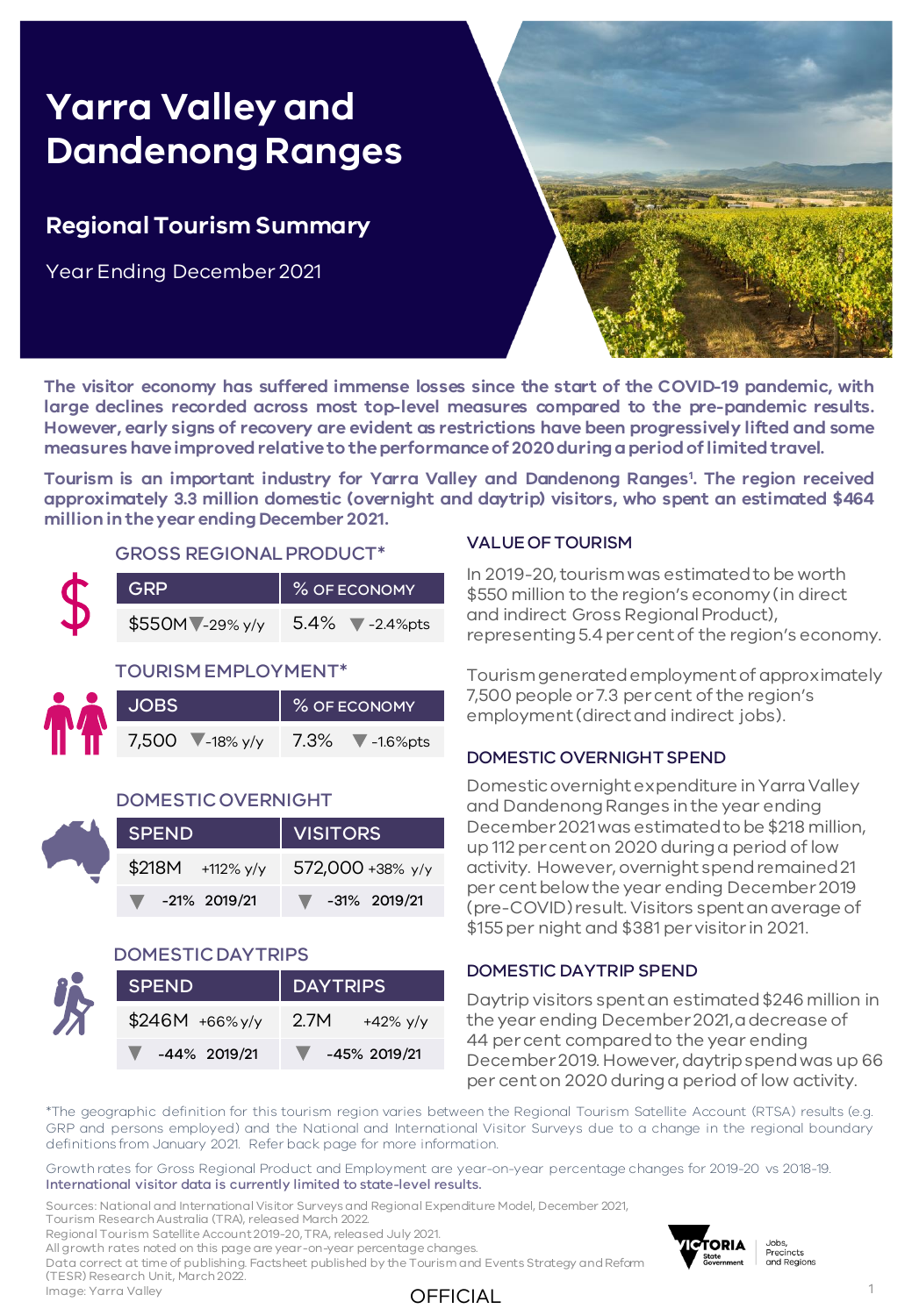# **Yarra Valley and Dandenong Ranges**

**Key Regional Tourism Statistics** 

| <b>Tourism Economic Contribution</b> |      |      | 2014-15 2015-16 2016-17 2017-18 2018-19 |      |         | 2019-20 | <b>YOY</b><br>change<br>$(2019-20)$<br>$(\%)$ |
|--------------------------------------|------|------|-----------------------------------------|------|---------|---------|-----------------------------------------------|
| <b>Gross Regional Product (GRP)</b>  |      |      |                                         |      |         |         |                                               |
| Direct GRP (\$m)                     | 270  | 312  | 329                                     | 351  | 431     | 317     | $-26%$                                        |
| Indirect GRP (\$m)                   | 214  | 258  | 263                                     | 278  | 341     | 233     | $-32%$                                        |
| Total GRP (\$m)                      | 483  | 570  | 592                                     | 629  | 772     | 550     | $-29%$                                        |
| Direct GRP (%)                       | 3.3% | 3.7% | 3.7%                                    | 3.8% | 4.3%    | 3.1%    | $-1.2%$ pts                                   |
| Indirect GRP (%)                     | 2.6% | 3.1% | 2.9%                                    | 3.0% | 3.4%    | 2.3%    | -1.1%pts                                      |
| Total GRP (%)                        | 5.9% | 6.8% | 6.6%                                    | 6.7% | 7.7%    | 5.4%    | $-2.4\%$ pts                                  |
| <b>Persons Employed</b>              |      |      |                                         |      |         |         |                                               |
| Direct Employment (000s)             | 5.1  | 5.8  | 6.0                                     | 6.2  | 7.2     | 6.2     | $-14%$                                        |
| Indirect Employment (000s)           | 1.2  | 1.5  | 1.5                                     | 1.6  | 2.0     | 1.4     | $-30%$                                        |
| Total Employment (000s)              | 6.3  | 7.3  | 7.5                                     | 7.8  | 9.1     | 7.5     | -18%                                          |
| Direct Employment (%)                | 5.7% | 6.3% | 6.2%                                    | 6.3% | 7.1%    | 6.0%    | $-1.1\%$ pts                                  |
| Indirect Employment (%)              | 1.3% | 1.6% | 1.6%                                    | 1.6% | $1.9\%$ | 1.3%    | $-0.6%$ pts                                   |
| Total Employment (%)                 | 7.0% | 7.9% | 7.8%                                    | 7.9% | $9.0\%$ | 7.3%    | $-1.6%$ pts                                   |

| <b>Visitors, Nights and Expenditure</b>        | <b>YE Dec</b><br>2016 | 2017  | 2018                     | YE Dec YE Dec YE Dec YE Dec<br>2019 | 2020                     | <b>YE Dec</b><br>2021    | <b>YOY</b><br>change<br>(YE Dec<br>2020-21)<br>$(\%)$ | 2 year<br>change<br>(YE Dec<br>2019-21)<br>(%) | <b>YE Dec</b><br>2021 Share<br><b>Total</b> |
|------------------------------------------------|-----------------------|-------|--------------------------|-------------------------------------|--------------------------|--------------------------|-------------------------------------------------------|------------------------------------------------|---------------------------------------------|
| <b>Domestic</b>                                |                       |       |                          |                                     |                          |                          |                                                       |                                                |                                             |
| Daytrip visitors (000's)                       | 3,680                 | 3,787 | 4,063                    | 5,007                               | 1,932                    | 2,750                    | 42%                                                   | $-45%$                                         | 82.8%                                       |
| Overnight visitors (000's)                     | 627                   | 681   | 628                      | 835                                 | 414                      | 572                      | 38%                                                   | $-31%$                                         | 17.2%                                       |
| Total domestic visitors (000's)                | 4,307                 | 4,468 | 4,691                    | 5,842                               | 2,346                    | 3,322                    | 42%                                                   | $-43%$                                         | 100.0%                                      |
| Visitor nights (000's)                         | 1,575                 | 1,666 | 1,506                    | 2,019                               | 832                      | 1,409                    | 69%                                                   | $-30%$                                         | 100.0%                                      |
| Length of stay (nights)                        | 2.5                   | 2.4   | 2.4                      | 2.4                                 | 2.0                      | 2.5                      |                                                       |                                                |                                             |
| Daytrip Expenditure (\$m)                      | 287                   | 332   | 286                      | 436                                 | 148                      | 246                      | 66%                                                   | $-44%$                                         | 53.0%                                       |
| Daytrip spend per trip                         | 78                    | 88    | 70                       | 87                                  | 77                       | 89                       |                                                       |                                                |                                             |
| Domestic Overnight Expenditure (\$m)           | 195                   | 235   | 261                      | 277                                 | 103                      | 218                      | 112%                                                  | $-21%$                                         | 47.0%                                       |
| Domestic Overnight Spend per Visitor (\$)      | 310                   | 345   | 416                      | 332                                 | 249                      | 381                      |                                                       |                                                |                                             |
| Domestic Overnight Spend per Night (\$)        | 123                   | 141   | 174                      | 137                                 | 124                      | 155                      |                                                       |                                                |                                             |
| Total Domestic Expenditure (\$m)               | 482                   | 567   | 547                      | 713                                 | 251                      | 464                      | 85%                                                   | $-35%$                                         | 100.0%                                      |
| International                                  |                       |       |                          |                                     |                          |                          |                                                       |                                                |                                             |
| Overnight visitors (000's)                     | 46                    | 44    | 44                       | 62                                  | 13                       | $\overline{\phantom{a}}$ | $\overline{\phantom{a}}$                              | ٠                                              | ٠                                           |
| Visitor nights (000's)                         | 700                   | 805   | 816                      | 1,317                               | $\overline{\phantom{0}}$ | $\overline{\phantom{a}}$ | ۰.                                                    | ۰.                                             | -                                           |
| Length of stay (nights)                        | 15.3                  | 18.3  | 18.5                     | 21.1                                | ÷,                       | $\overline{\phantom{a}}$ |                                                       |                                                |                                             |
| International Overnight Expenditure (\$m)      | 35                    | 51    | $\overline{\phantom{0}}$ | 59                                  | 9                        | $\overline{\phantom{a}}$ | $\overline{\phantom{a}}$                              | $\sim$                                         | $\overline{\phantom{0}}$                    |
| International Overnight Spend per Visitor (\$) | 766                   | 1.157 | ÷.                       | 949                                 | 704                      | $\overline{\phantom{a}}$ |                                                       |                                                |                                             |
| International Overnight Spend per Night (\$)   | 50                    | 63    | $\overline{\phantom{0}}$ | 45                                  | $\overline{\phantom{0}}$ | $\overline{\phantom{a}}$ |                                                       |                                                |                                             |

For year ending December 2021, international visitor data is currently limited to state-level results.

The geographic definition for this tourism region varies between the Regional Tourism Satellite Account (RTSA) results (e.g. GRP and persons employed) and the National and International Visitor Surveys due to a change in the regional boundary definitions from January 2021. Refer back page for more information.

Sources: National and International Visitor Surveys and Regional Expenditure Model, December 2021, TRA, released March 2022.

Regional Tourism Satellite Account 2019-20, TRA, released July 2021.

Improvements in the NVS methodology has resulted in a break in series. Please use caution when comparing 2020 and 2021 results with previous time periods and releases.

For further information on methodology changes and impacts refer to the TRA NVS Methodology. Note: Figures noted as '-' are under the publishable threshold.

Factsheet published by the TESR Research Unit, March 2022